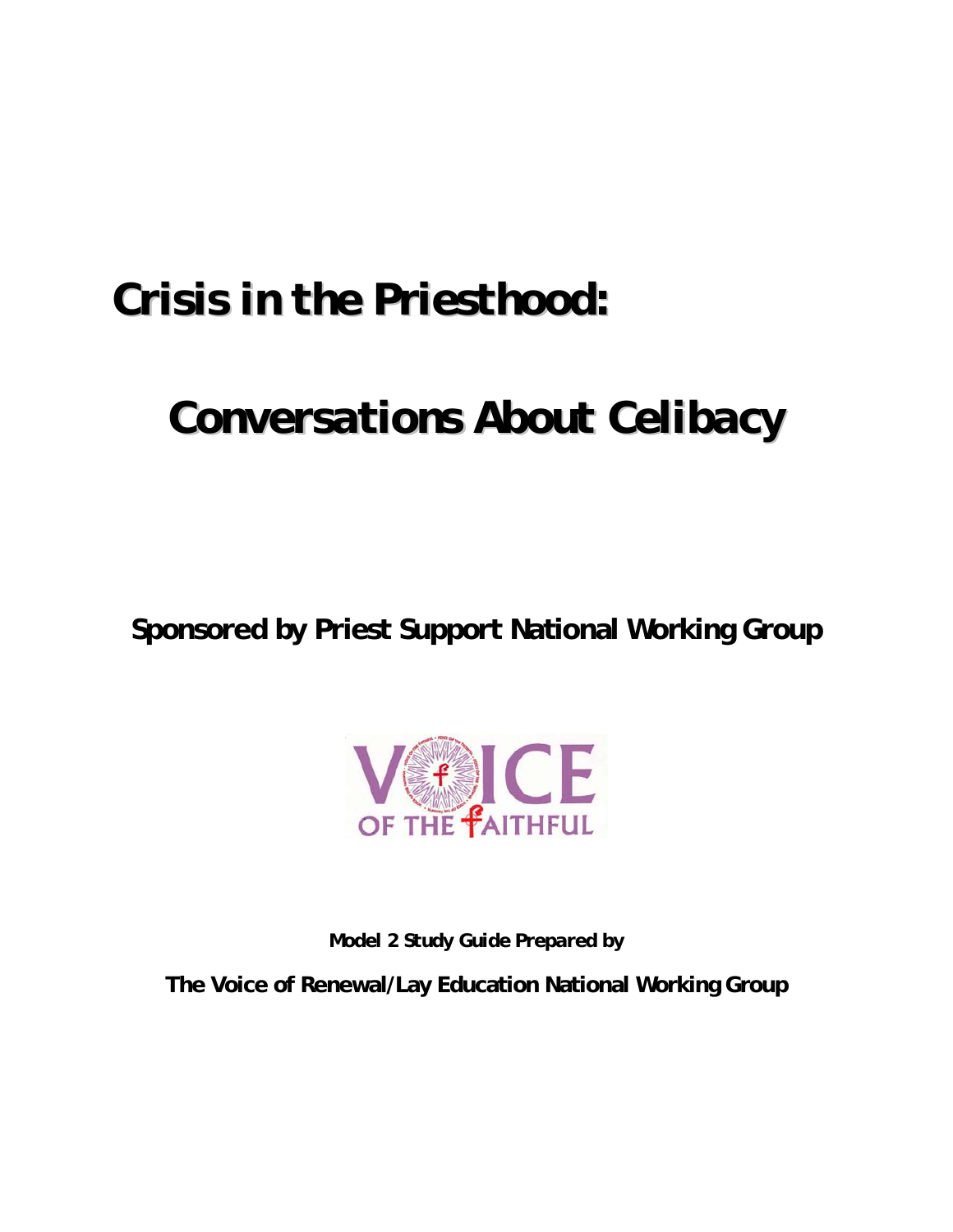# **Model 2: Impact of Mandated Celibacy on Laity and Parishes**

This model for discussing the DVD *Conversations About Celibacy: Crisis in the Priesthood* includes two sessions of 1.5 hours each. The first session focuses on the presentation by Fr. Don Cozzens from the DVD. The second considers the issue from the angle of the laity and what we need for thriving parish communities.

#### **Goal of Model 2**

To encourage conversation/discussion around the needs of the laity for a vibrant community (parish) life, including the Eucharist, and how the discipline of mandated celibacy for diocesan priests might impact this both now and in the future. As people come in, the participants should be given HANDOUT # 1 and encouraged to read it before the workshop begins.

## *Session 1*

#### **Format for Session**

Moderator opens session with a prayer, plays a segment of the DVD, and then oversees "breakout sessions" where participants discuss the ideas generated by the DVD viewing.

### *Introduction and Prayer*

Keep the Focus on Ourselves—What do we need to have thriving parishes? What are the connections between ourselves, our thriving faith, both personal and communal, and parish priesthood as we know it?

Moderator: Let us begin with a prayer from St. Theresa

*May today there be peace within. May you trust God that you are exactly where you are meant to be. May you not forget the infinite possibilities that are born of faith. May you use those gifts that you have received, And pass on the love that has been given to you. May you be content knowing you are a child of God. Let this presence settle into your bones And allow your soul the freedom to sing, dance, praise and love. It is there for each and every one of us.*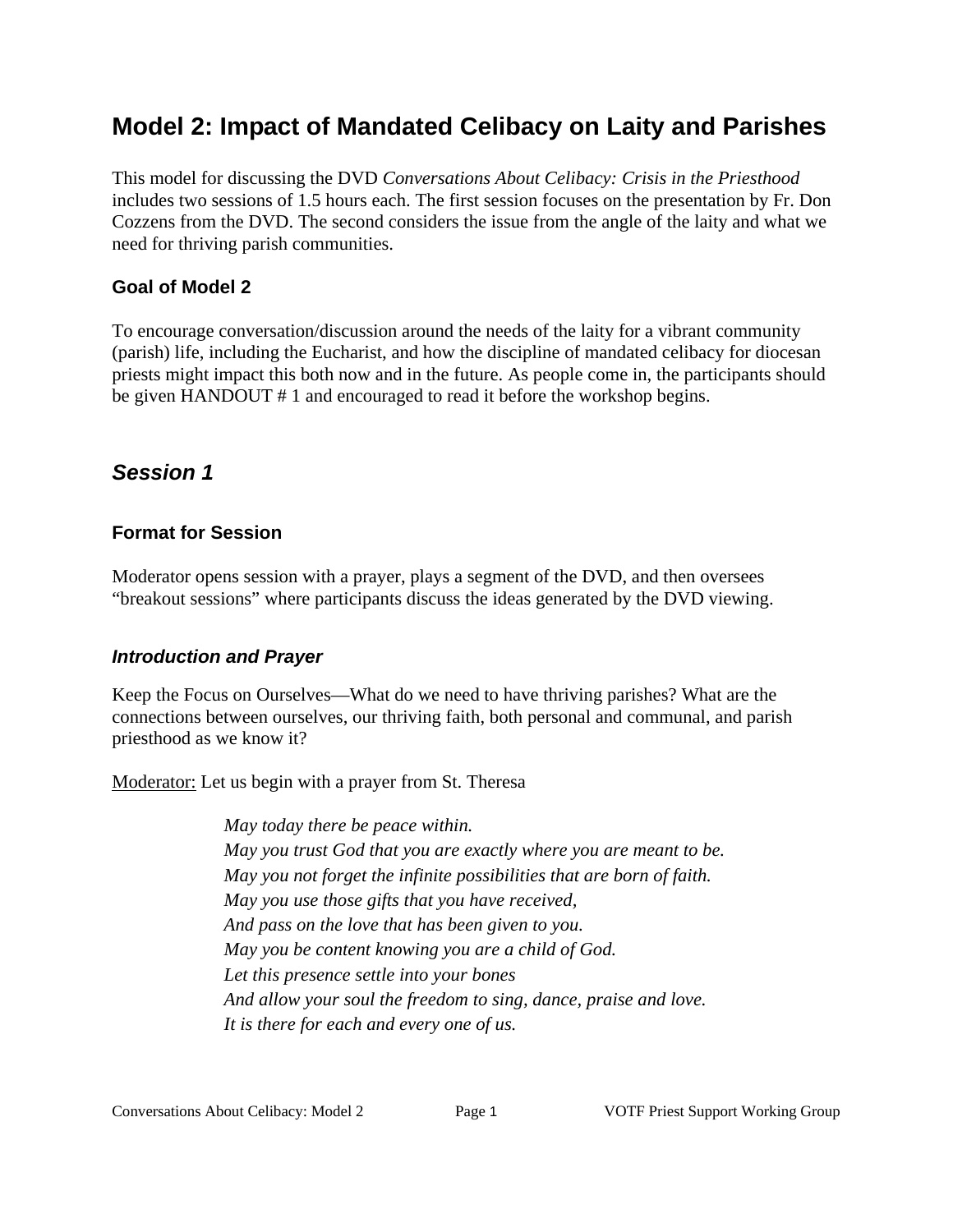Moderator (continue the introduction):

We have a problem. We, the Christian community—laity, priests and hierarchy—have a problem. We are primarily Eucharistic communities/parishes. We need priests to be the celebrants of Eucharist and leaders of the community (ultimate power and authority in all facets of the community lie in his hands). A priest must be male and celibate for life (at least in the Roman Rite). The demographics of priesthood and parish life under this model indicate that we are in the midst of a crisis—there is a lack of priests. Let's take a look at a presentation by Fr. Donald Cozzens, where he lays out some of the parameters of the unfolding crisis.

#### **Play the DVD segment (about 15 minutes) featuring Fr. Donald Cozzens**

#### *Discussion Theme*

#### *After showing the DVD segment, the Moderator sets the theme:*

**Keep the Focus on Ourselves**—What do we need to have a thriving parish community? Do you have a thriving parish community now? And what role does the priest play in that process? Whether great or small, we believe it is too simplistic to say that all we need are married priests and the crisis will go away. The long and the short of it is this: There is no scriptural or theological basis for celibacy being mandatory or essential to the Eucharistic leader of a Christian community/parish.

We have provided you with HANDOUT #1 which we will discuss this evening. It will help us begin to understand how celibacy came to be mandatory for priesthood.

Although the call to change the discipline of mandatory celibacy rests with the hierarchy, it is our responsibility as baptized Catholics to better understand this aspect of Church life and how it impacts our faith communities and sacramental lives.

#### **DISCUSSION OF HANDOUT # 1 in small groups (30 minutes)**

#### **LARGE GROUP DISCUSSION & QUESTIONS (20 minutes)**

*Moderator can conclude the Large Group Discussion with a prayer and with a reminder about any follow-on sessions or studies planned for this topic.*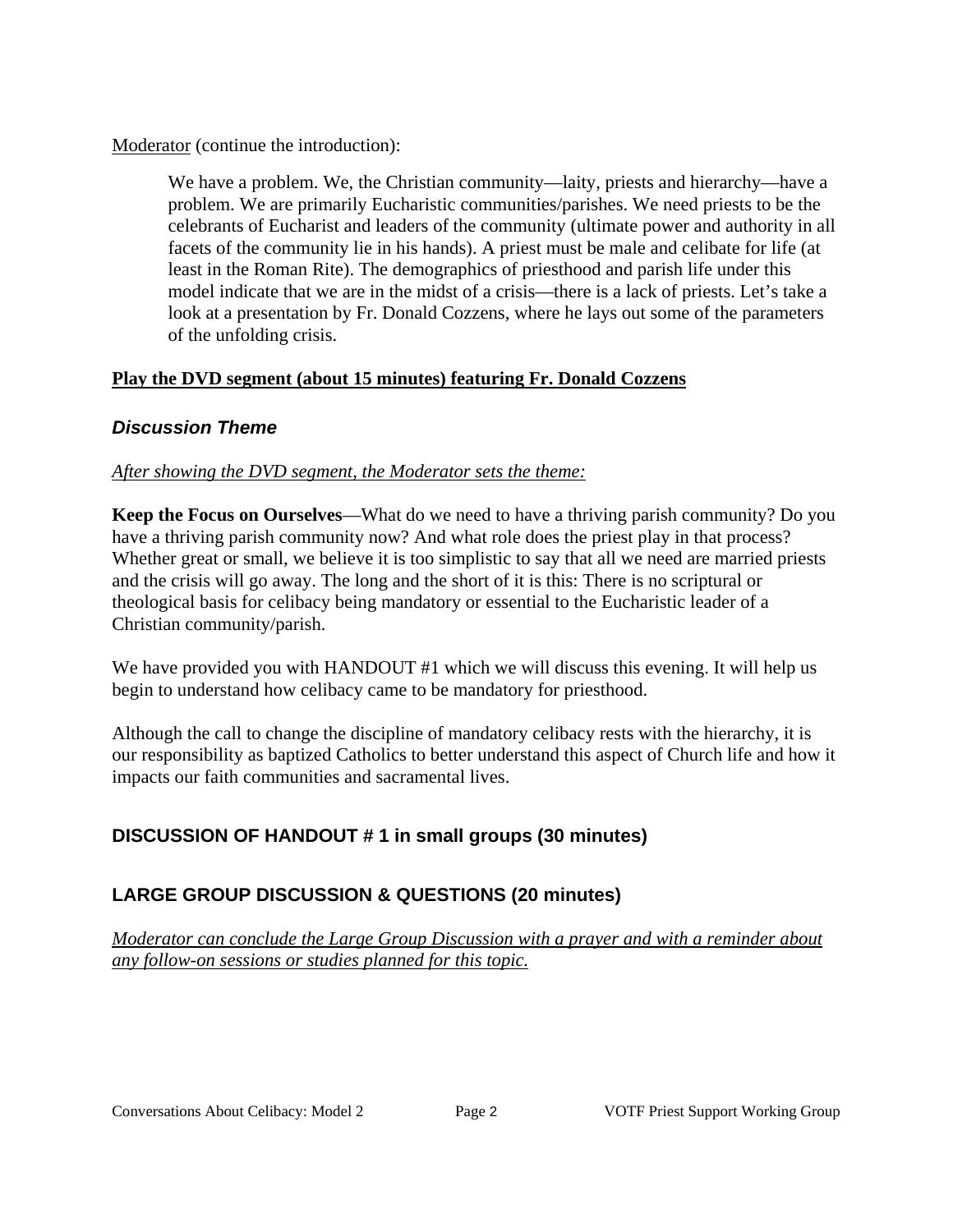### *Session 2*

#### **Format for Session**

Moderator opens session with a prayer, describes the focus for the discussion, and then oversees "breakout sessions" and the large group discussion for the participants.

#### *Introduction and Prayer*

Keep the Focus on Ourselves: What do we need to have thriving parishes? If we take a totally different tack from Session 1, focusing not on the priest, but on ourselves and what we need as the Body of Christ, as God's priestly people, we may discover some new insights into the question and maybe some new solutions

Moderator: Let us begin with a prayer from St. Theresa

*May today there be peace within. May you trust God that you are exactly where you are meant to be. May you not forget the infinite possibilities that are born of faith. May you use those gifts that you have received, And pass on the love that has been given to you. May you be content knowing you are a child of God. Let this presence settle into your bones And allow your soul the freedom to sing, dance, praise and love. It is there for each and every one of us.* 

Moderator (continue the introduction for the small group session): In your small group discussion, which will last about 40 minutes total, take the first 10 minutes privately and individually to consider the following questions and to write your responses down, if you are so inclined. Then discuss the questions for 20 minutes and choose a person to transcribe your ideas to give a brief report to the large group at the end.

These are the questions to consider:

- 1. What do you need to have a "thriving" parish community? (Think of the parish in which you have felt most spiritually alive and what were the factors both inside yourself and outside which made this possible)?
- 2. Can you list and describe the roles, functions, and qualities that foster a thriving parish?
- 3. Where does Eucharist fit in?
- 4. Is celebrating the Eucharist the most important function of your parish priest? If so, why; if not, why not?

Conversations About Celibacy: Model 2 Page 3 VOTF Priest Support Working Group